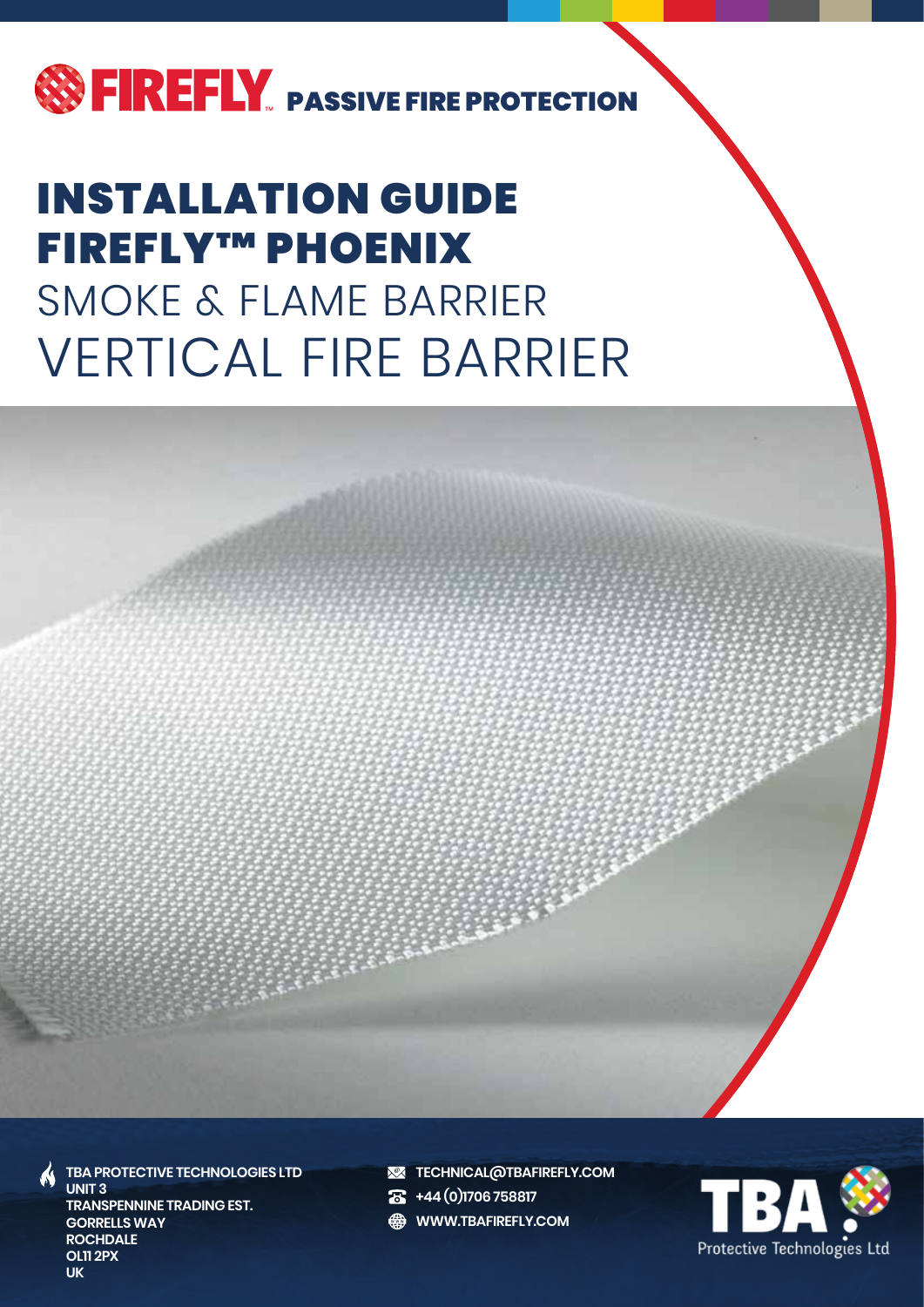## MATERIAL REQUIREMENTS

**FIREFLYTM PHOENIXTM** SMOKE & FLAME BARRIER GALVANISED ANGLE (50 X 50 X 0.7MM MIN.) GALVANISED ANGLE (25 X 25 X 0.7MM MIN.) SUITABLE FIRE RESISTANT FIXINGS TBA **FIREFLYT<sup>M</sup>** 12MM STAPLES TBA **FIREFLYTM** HIGH TEMPERATURE ADHESIVE

## **TOOLS**

DRILL / DRIVER TBA **FIREFLYTM** STAPLER BITS AND SOCKETS SELF LEVELLING LASER SILICONE GUN

## **For larger installations, refer to the relevant product drawings 022 & 030. Contact the manufacturer for clarification on non-standard installations.**



Set out and clearly mark position of fire barrier on the walls, floor and soffit.

Fix 50x50x0.7mm galvanised angle to soffit at 250mm centres with appropriate fire resistant fixings Ensure the vertical downstand of the galvanised angle follows the desired line of the vertical barrier and the horizontal portion of the angle projects away from the barrier.





Position the first sheet of **PHOENIXTM** at one end of the barrier against the vertical downstand of the galvanised angle ensuring a minimum lap of 150mm onto the horizontal soffit, vertical walls and horizontal floor.

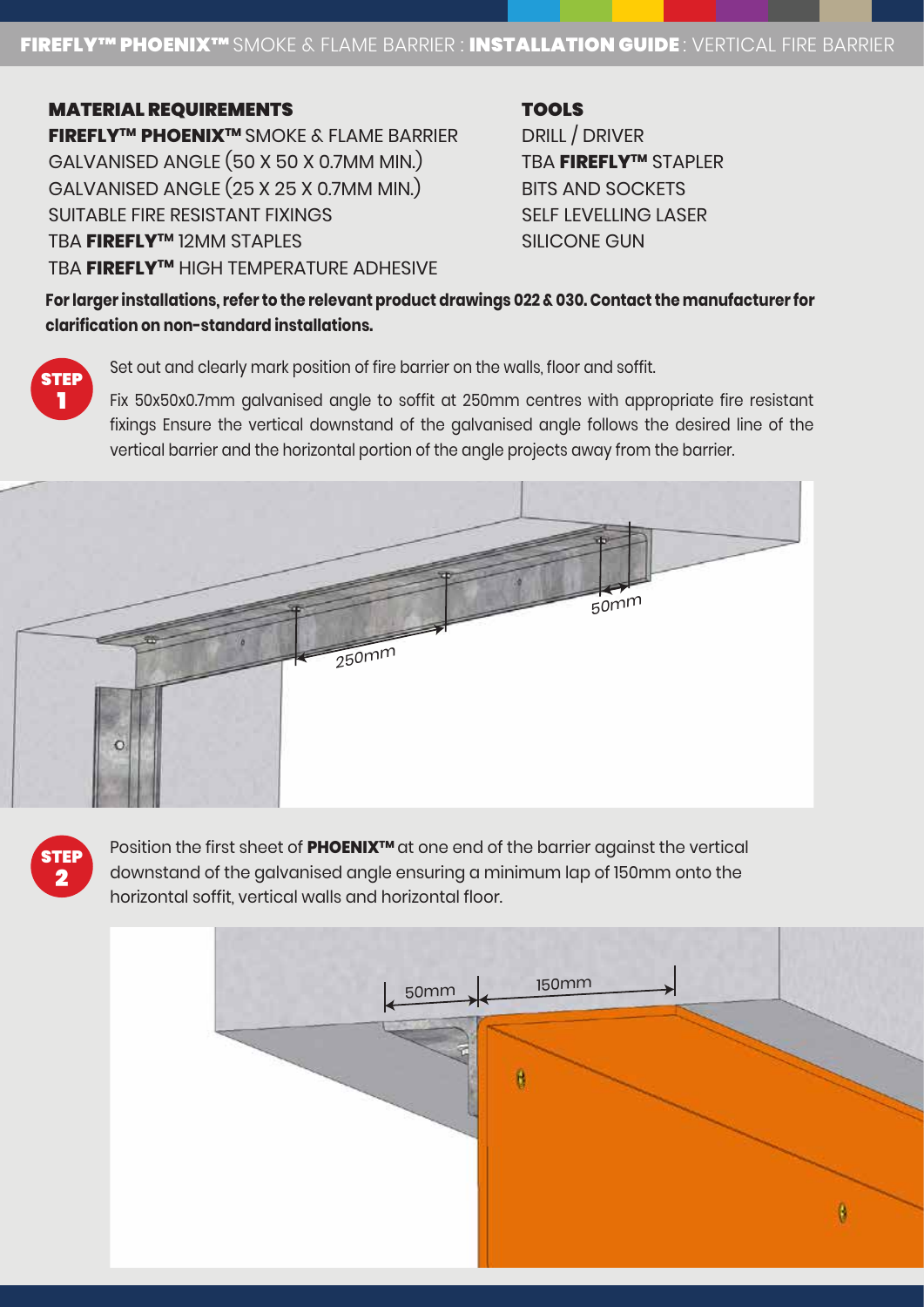

Tack the **PHOENIXTM** to the galvanised angle using suitable fire resistant fixings at 600mm centres.





Lap the PHOENIX<sup>™</sup> vertical barrier onto the floor of the protected zone by a minimum of 150mm and tack to the galvanised angle.

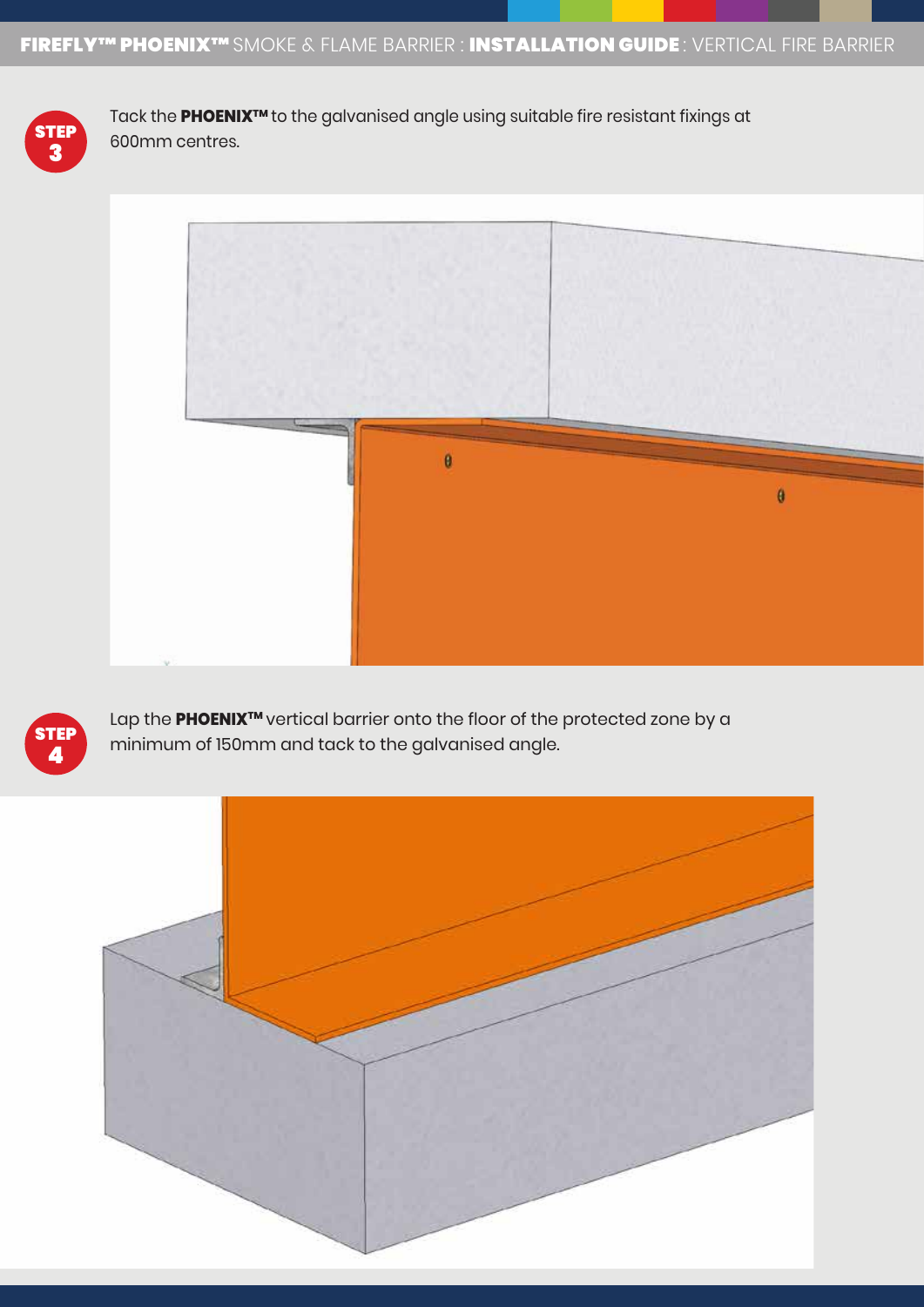

Fold the vertical leading edge of **PHOENIXTM** back over by a minimum of 75mm to create  $\Gamma$  an overlap.







Position the adjacent sheet of PHOENIX<sup>™</sup>, ensuring a minimum lap of 50mm over the existing vertical sheet and 150mm onto the horizontal soffit and floor. Temporarily fix the **PHOENIXTM** to the galvanised angle using suitable fire resistant fixings at 600mm centres.

Staple the vertical lapped joint together using 1 row of TBA FIREFLY<sup>™</sup> 8mm stainless steel staples fixed at 500mm vertical centres.

| $\circledast$ | $\circledast$ |
|---------------|---------------|
|               |               |
|               |               |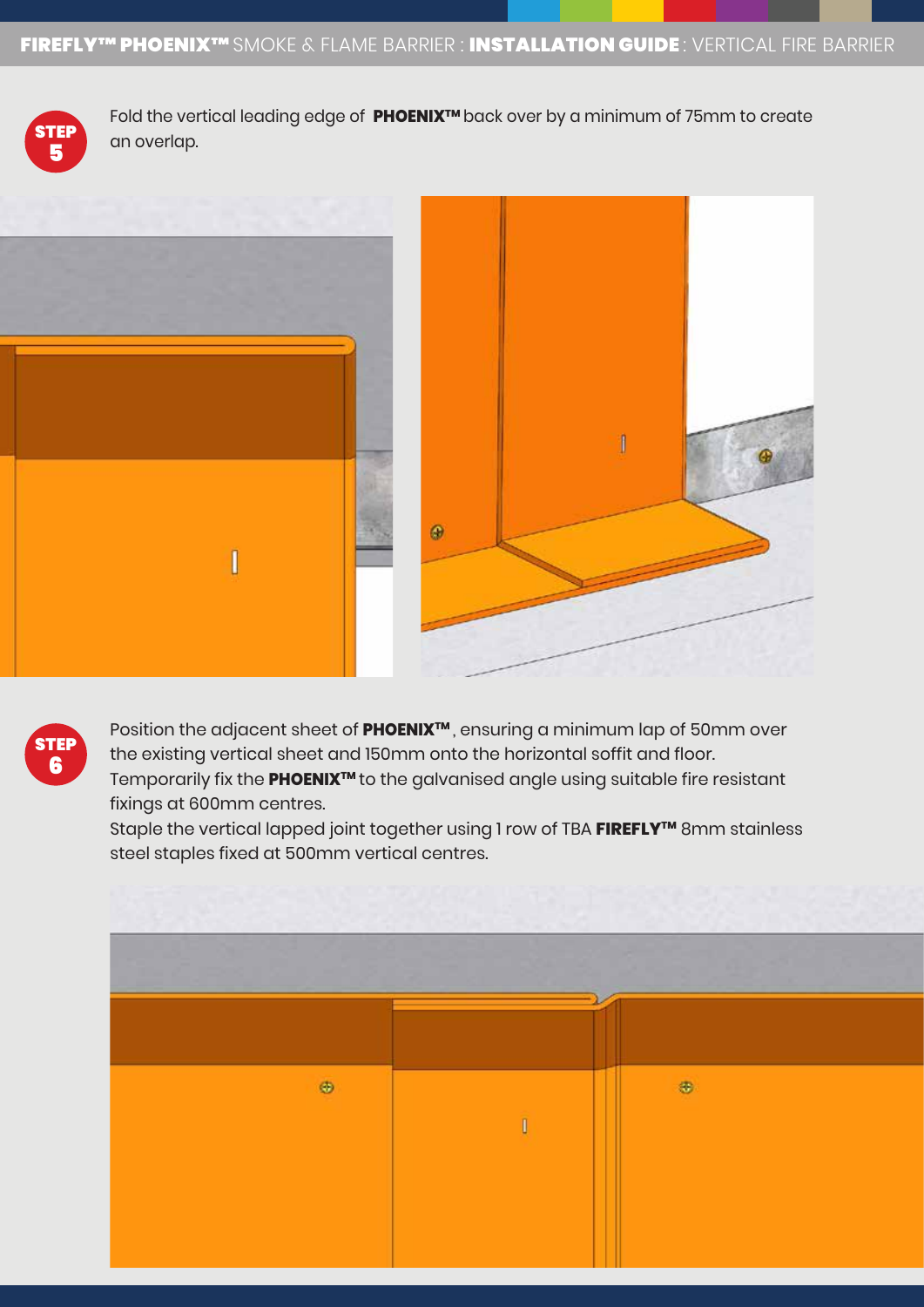

Fold the 50mm formed seam in half to create a 25mm continuously sealed double fold joint.

Staple the double fold joint together using 1 row of TBA FIREFLY<sup>™</sup> 8mm stainless steel staples fixed at 100mm vertical centres.





Continue installation in one direction to the end of the fire barrier, ensuring a minimum 150mm lap onto vertical perimeter wall.

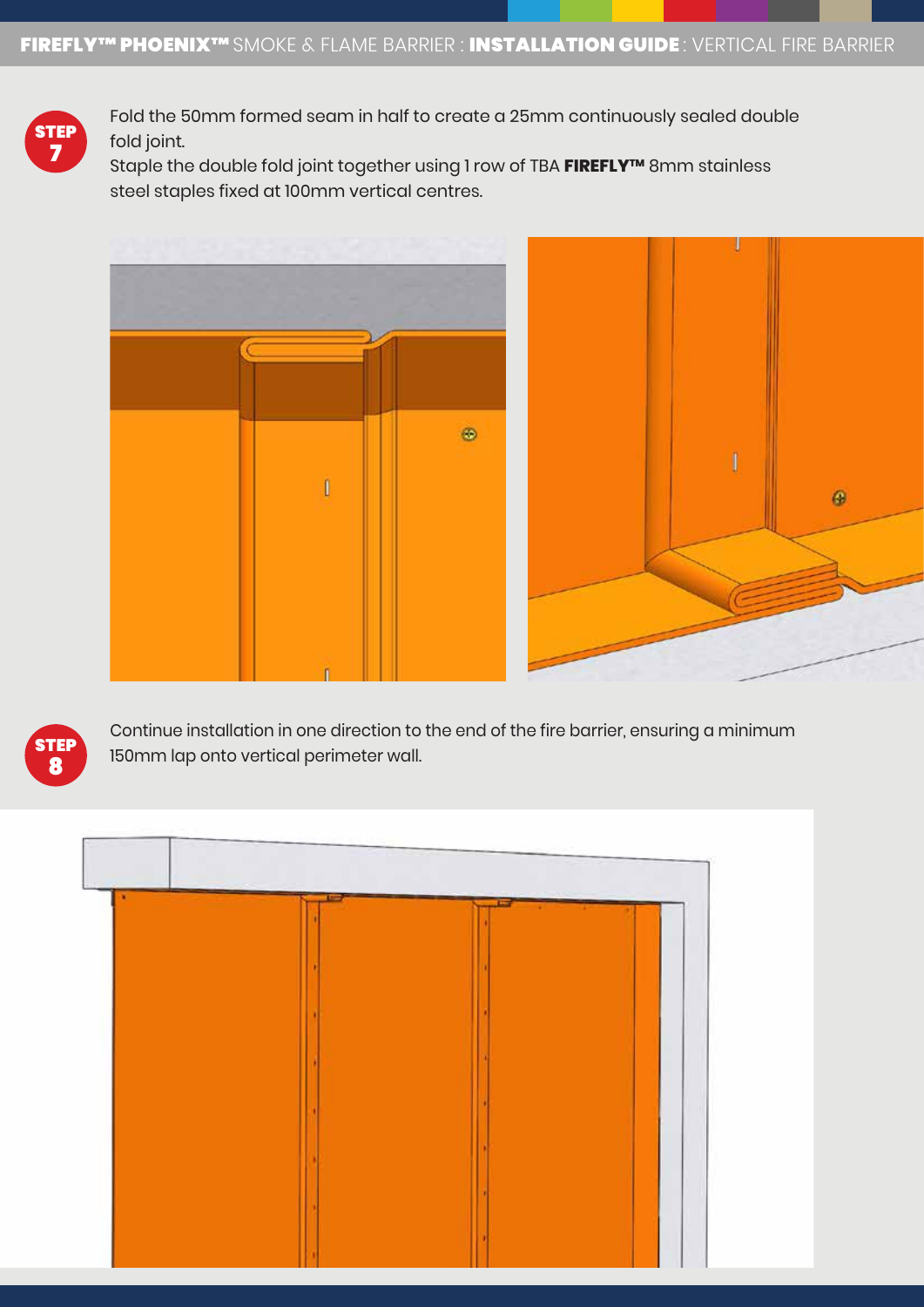

At the horizontal head of the barrier, retain the **PHOENIXTM** with a 25x25x0.7 galvanised angle fixed through the barrier and to the downstand of the 50x50x0.7 angle. Use suitable fire resistant fixings, starting 50mm from either end and at 250mm maximum centres.





At the horizontal base of the barrier, retain the **PHOENIXTM** with a 25x25x0.7 galvanised angle fixed through the barrier and to the downstand of the 50x50x0.7 angle. Use suitable fire resistant fixings, starting 50mm from either end and at 250mm maximum centres.

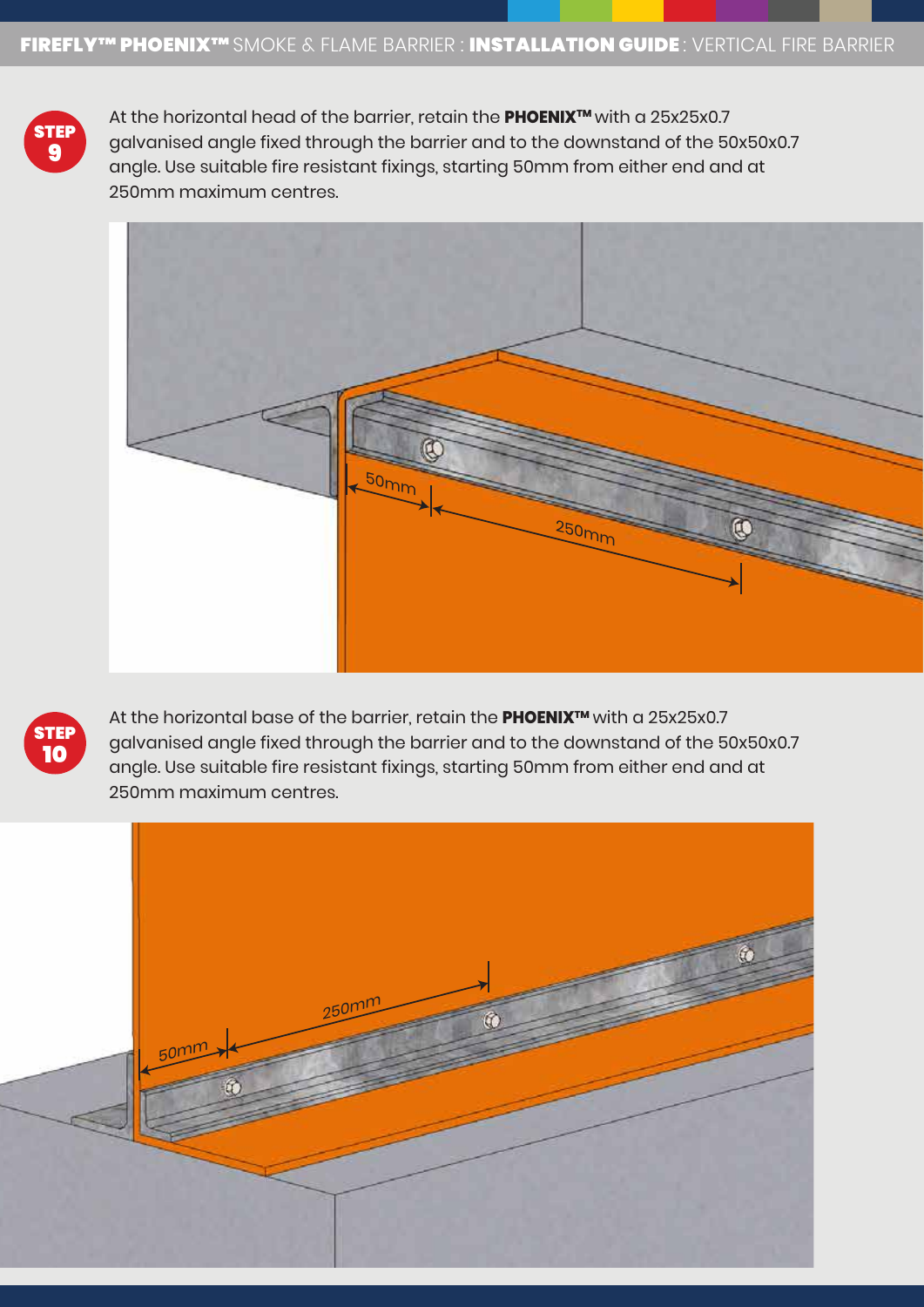

At the vertical sides of the barrier, retain the **PHOENIXTM** with a 25x25x0.7 galvanised angle fixed through the barrier and to the downstand of the 50x50x0.7 angle. Use suitable fire resistant fixings, starting 50mm from either end and at 250mm maximum centres.





Quality check all retaining galvanised angles, fixing and staples to confirm the installation is in accordance with TBA FIREFLY™ recommendations.

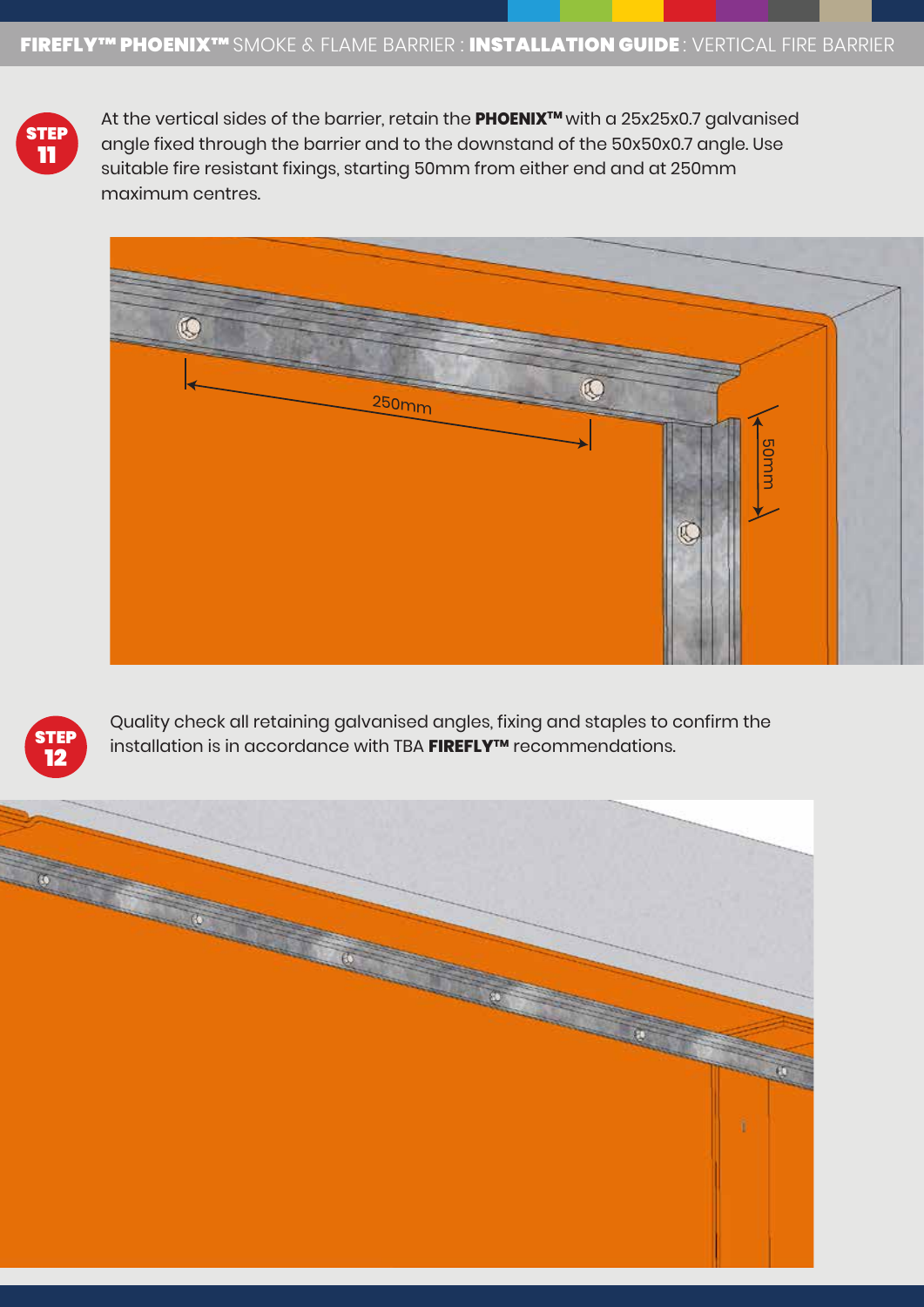

Apply a 6mm bead of **PHOENIXTM** High Temperature Adhesive around the entire perimeter of the installation 25mm inboard of the galvanised angle.







Fold the perimeter lap of PhoenixTM back over the galvanised angle and press firmly into the bead of FIREFLY<sup>™</sup> High Temperature Adhesive.